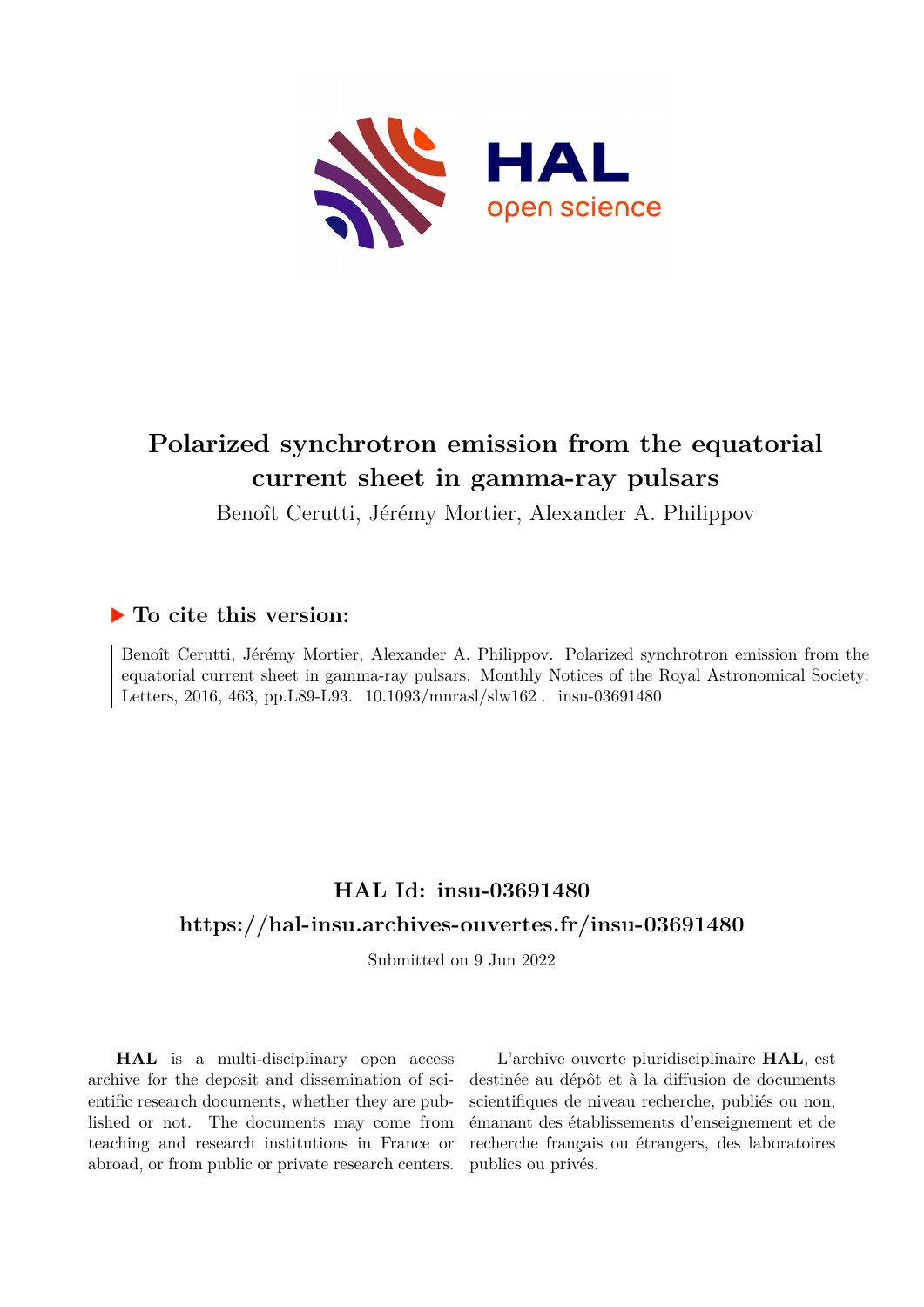### **Polarized synchrotron emission from the equatorial current sheet in gamma-ray pulsars**

Benoît Cerutti,  $\mathbf{1} \star$  Jérémy Mortier<sup>1</sup> and Alexander A. Philippov<sup>2</sup>

<sup>1</sup>*Univ. Grenoble Alpes, CNRS, IPAG, F-38000 Grenoble, France* <sup>2</sup>*Department of Astrophysical Sciences, Princeton University, Princeton, NJ 08544, USA*

Accepted 2016 August 11. Received 2016 August 11; in original form 2016 July 11

#### **ABSTRACT**

Polarization is a powerful diagnostic tool to constrain the site of the high-energy pulsed emission and particle acceleration in gamma-ray pulsars. Recent particle-in-cell simulations of pulsar magnetosphere suggest that high-energy emission results from particles accelerated in the equatorial current sheet emitting synchrotron radiation. In this study, we re-examine the simulation data to compute the phase-resolved polarization properties. We find that the emission is mildly polarized and that there is an anti-correlation between the flux and the degree of linear polarization (on-pulse: ∼15 per cent, off-pulse: ∼30 per cent). The decrease of polarization during pulses is mainly attributed to the formation of caustics in the current sheet. Each pulse of light is systematically accompanied by a rapid swing of the polarization angle due to the change of the magnetic polarity when the line of sight passes through the current sheet. The optical polarization pattern observed in the Crab can be well-reproduced for a pulsar inclination angle ∼60◦ and an observer viewing angle ∼130◦. The predicted high-energy polarization is a robust feature of the current sheet emitting scenario which can be tested by future X-ray and gamma-ray polarimetry instruments.

**Key words:** acceleration of particles – magnetic reconnection – polarization – radiation mechanisms: non-thermal – methods: numerical – pulsars: general.

#### **1 INTRODUCTION**

Gamma-ray observations show that pulsars are efficient particle accelerators (Abdo et al. 2010a, 2013). In principle, the exact location of the accelerating regions can be constrained from the spectral and temporal properties of the gamma-ray emission. The detection of high-energy gamma rays >GeV in most pulsars pushes the emitting zone away from the polar caps of the star where they would be otherwise absorbed by the magnetic field. The careful analysis of light-curve morphologies provides another independent constraint which also favours the outer parts of the magnetosphere as the main emitting regions (e.g. Bai & Spitkovsky 2010a,b; Romani & Watters 2010; Pierbattista et al. 2015). However, due to our poor knowledge of the pulsar inclination and viewing angles, it turns out to be rather difficult to disentangle between models.

In contrast, the expected polarization signature differs significantly from one model to another (Dyks, Harding & Rudak 2004; Pétri & Kirk 2005; Takata & Chang 2007; Takata, Chang & Cheng  $2007$ ; Pétri  $2013$ ) because it is very sensitive to the electromagnetic geometry, and hence to the location of the emitting zones.

-E-mail: [benoit.cerutti@univ-grenoble-alpes.fr](mailto:benoit.cerutti@univ-grenoble-alpes.fr)

While the polarization properties in radio (coherent emission) is well-documented (e.g. Petrova 2016), polarization measurements at higher energies (incoherent emission) exist for a few pulsars only (see Słowikowska et al. 2009 for a review). The Crab pulsar presents the best multiwavelength coverage, from optical to soft gamma rays (Weisskopf et al. 1978; Smith et al. 1988; Graham-Smith et al. 1996; Dean et al. 2008; Forot et al. 2008; Słowikowska et al. 2009). Phaseresolved optical and UV observations report a moderate degree of polarization (PD ∼10–30 per cent) with significant swings of the polarization angle for each pulse, which suggests a rapid change in the field geometry.

The equatorial current sheet forming beyond the light cylinder is a natural place for both particle acceleration via magnetic reconnection and sharp changes of the fields because this region separates the two magnetic polarities (Coroniti 1990; Lyubarsky & Kirk 2001; Pétri & Kirk 2005). This scenario is supported by global particle-in-cell (PIC) simulations of plasma-filled magnetospheres (Chen & Beloborodov 2014; Philippov & Spitkovsky 2014; Belyaev 2015; Philippov, Spitkovsky & Cerutti 2015a; Philippov et al. 2015b; Cerutti et al. 2015; Cerutti, Philippov & Spitkovsky 2016). These studies show that  $\sim$ 10–20 per cent of the Poynting flux is efficiently dissipated in the current sheet within 1–2 lightcylinder radii and channelled into non-thermal particles acceleration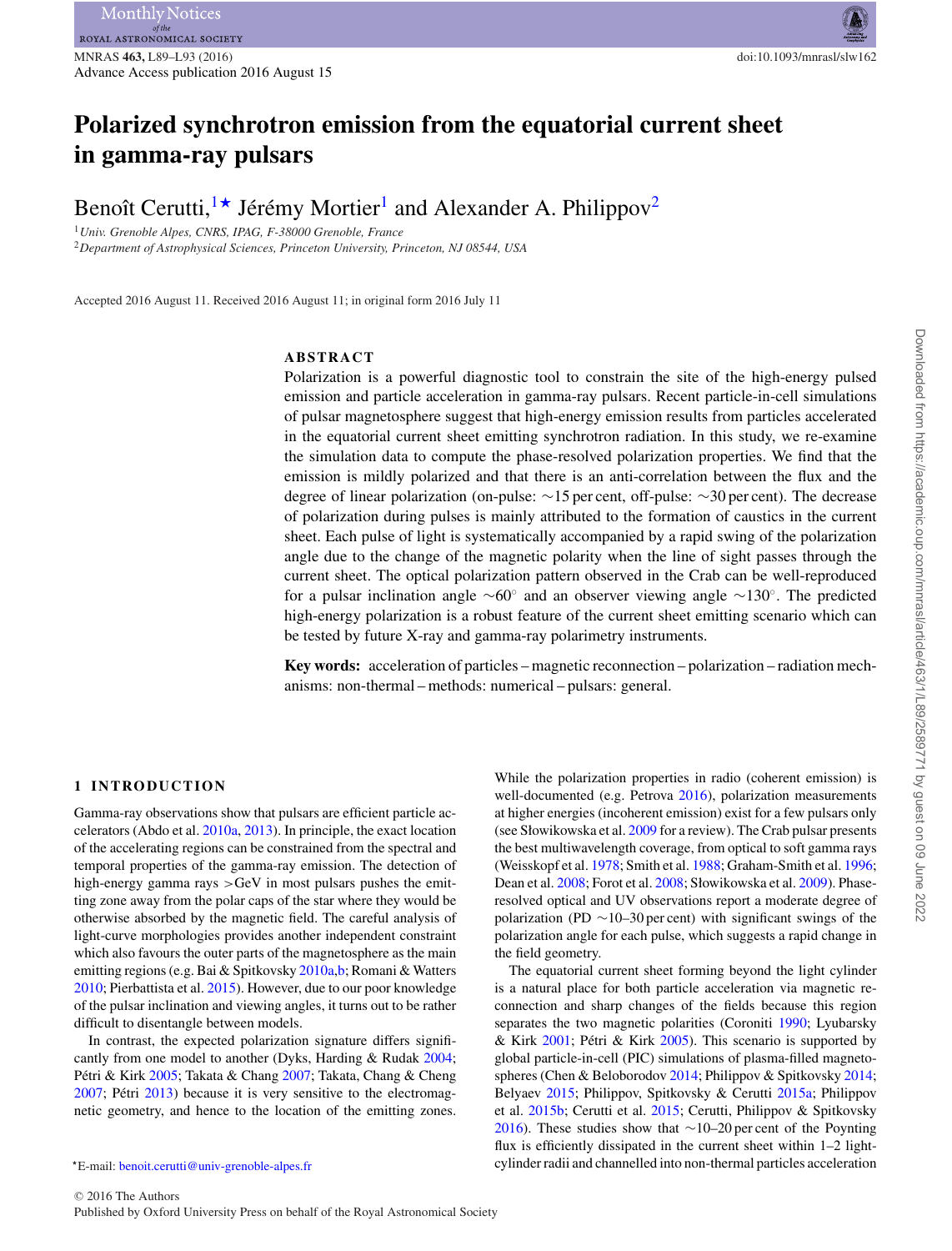and synchrotron radiation. Pulses of high-energy radiation naturally result from the passage of the current sheet across the observer's line of sight (Cerutti et al. 2016).

In this study, we model the high-energy phase-resolved polarization signal expected in gamma-ray pulsars. In the next section, we present the method to compute the Stokes parameters directly from the PIC simulations. We show a few representative cases as well as a Crab-like configuration in Section 3. We briefly discuss our results in Section 4.

#### **2 METHODS**

This study is based on the 3D global PIC simulations by Cerutti et al. (2016) performed with the ZELTRON code (Cerutti et al. 2013), from which we compute the polarization properties. The pulsar is modelled as a rotating dipole whose magnetic moment  $(\mu)$  is inclined at an angle  $\chi$  with respect to the star angular velocity vector  $(\Omega)$ . The simulation box extends from the neutron star surface  $r_{\text{min}} = r_{\star}$  up to  $r_{\text{max}} = 3R_{\text{LC}}$ , where  $R_{\text{LC}} = c/\Omega = 3r_{\star}$  is the lightcylinder radius. Self-consistent pair production is not considered in this simulation. Instead, the magnetosphere is fed with low-energy electron–positron pairs continuously injected at the surface of the star. The plasma density is high compared with the local Goldreich– Julian density (Goldreich & Julian 1969). Thus, the magnetosphere is almost force-free everywhere, except in the equatorial current sheet where magnetic reconnection accelerates particles. In addition to the Lorentz force, the particles are subjected to the radiation reaction force to account for the strong curvature and synchrotron cooling. Here, we focus on the high-energy particles only (i.e. with a Lorentz factor  $\gamma > 10$ ) which are responsible for the synchrotron radiation emitted within the equatorial current sheet. For more details about the simulations, see Cerutti et al. (2016).

The modelling of polarization is done as follows. Each simulation particle emits photons propagating along the particle direction of motion. The angular spread of the emission is neglected which is a good approximation for ultrarelativistic particles. Once emitted, the photons are not reabsorbed unless they are heading towards the star in which case they are removed from the simulation. Photons are then collected on a screen located at infinity as a function of the viewing angle ( $\alpha$ ), the normalized pulsar phase<sup>1</sup> ( $\Phi$ <sub>P</sub>), and the frequency  $(v)$  taking into account the time of flight between the emitter and the observer,  $t_d$ . For a particle located in  $(r, \theta, \phi)$  and emitting towards an observer located in the direction  $e_{obs}$ , then  $t_d$  =  $-(\mathbf{r} \cdot \mathbf{e}_{obs})/c$ . The plane of the sky is perpendicular to the direction of the observer. In this plane, we define two perpendicular directions *x* and *y* , in such a way that *y* is aligned with the projection of the pulsar rotation axis on the sky. In the fixed Cartesian coordinates system  $(x, y, z)$  shown in Fig. 1, the unit vectors along  $x'$  and  $y'$  and the observer are

$$
\hat{\mathbf{x}}' = \begin{pmatrix} -\sin \omega \\ \cos \omega \\ 0 \end{pmatrix}, \quad \hat{\mathbf{y}}' = \begin{pmatrix} -\cos \alpha \cos \omega \\ -\cos \alpha \sin \omega \\ \sin \alpha \end{pmatrix},
$$

$$
e_{\text{obs}} = \begin{pmatrix} \sin \alpha \cos \omega \\ \sin \alpha \sin \omega \\ \cos \alpha \end{pmatrix}.
$$
 (1)

To compute polarization, we measure the orientation of the vector (see section 17 in Landau & Lifshitz 1975)

$$
\tilde{B}_{\perp} = E + \beta \times B - (\beta \cdot E) \beta \tag{2}
$$

<sup>1</sup> The plane containing  $\mu$  and  $\Omega$  defines the origin of phases.



**Figure 1.** Geometry of the problem. A particle located in  $P(r, \theta, \phi)$  emits synchrotron radiation boosted along its direction of motion (*v*) and along the line of sight ( $e_{\text{obs}}$ ). The angle between the *y*'-axis and the vector  $\tilde{B}_{\perp}$  =  $E + \beta \times B - (\beta \cdot E) \beta$  measured in P and projected on the plane of the sky  $(\tilde{B}_{\perp}')$  is the angle of polarization PA<sub>*i*</sub> of the light emitted by the particle *i*.

at the particle position and projected on the plane of the sky, where *E* and *B* are the electric and magnetic fields, and  $\beta = v/c$  is the particle three-velocity divided by the speed of light.<sup>2</sup> Then, the polarization angle of the light emitted by the particle *i* is given by

$$
\cos PA_{i} = \frac{\tilde{\boldsymbol{B}}_{\perp} \cdot \hat{\boldsymbol{y}}'}{\sqrt{\left(\tilde{\boldsymbol{B}}_{\perp} \cdot \hat{\boldsymbol{x}}'\right)^{2} + \left(\tilde{\boldsymbol{B}}_{\perp} \cdot \hat{\boldsymbol{y}}'\right)^{2}}}
$$
(3)

$$
\sin PA_{i} = \frac{\tilde{B}_{\perp} \cdot \hat{x}'}{\sqrt{(\tilde{B}_{\perp} \cdot \hat{x}')}^{2} + (\tilde{B}_{\perp} \cdot \hat{y}')^{2}}},
$$
\n(4)

where PA<sub>*i*</sub> is defined with respect to the *y*'-axis in the interval [0,  $\pi$ ] (Fig. 1).

The Stokes parameters can then be reconstructed by summing over the contributions from all the particles pointing towards the observer, *N*obs, at a given pulsar phase (Ginzburg & Syrovatskii 1965)

$$
I = \sum_{i=1}^{N_{\text{obs}}} w_i F(\xi_i), \qquad (5)
$$

$$
Q = \sum_{i=1}^{N_{\text{obs}}} w_i G(\xi_i) \cos(2\text{PA}_i), \qquad (6)
$$

$$
U = \sum_{i=1}^{N_{\text{obs}}} w_i G(\xi_i) \sin(2\text{PA}_i), \tag{7}
$$

where  $w_i$  is the particle weight (i.e. the number of physical particles each PIC particle represents),

<sup>2</sup> If  $E = 0$ , one recovers the usual synchrotron case where only  $\beta \times B$  is projected on the sky.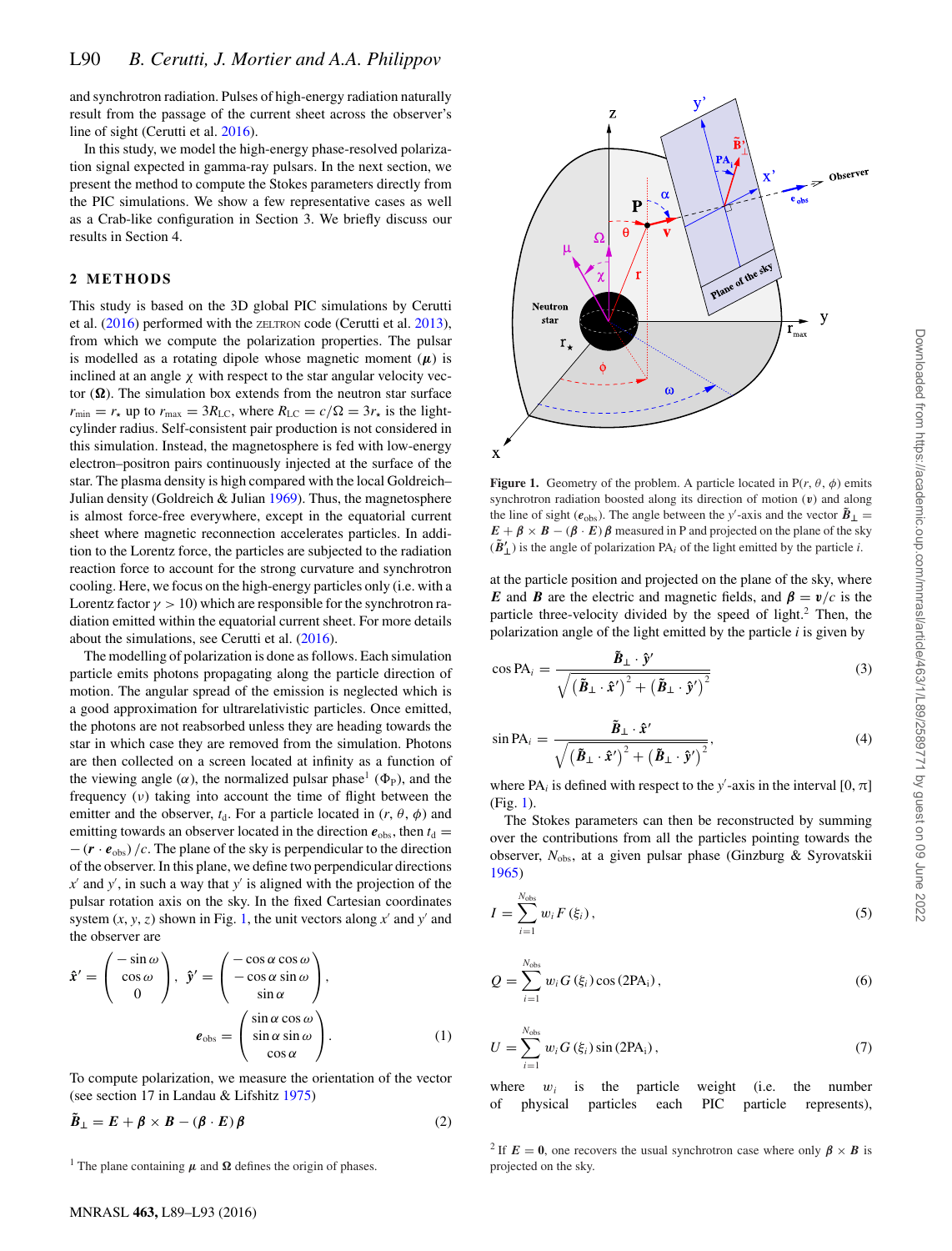$cos(2PA_i) = cos^2 PA_i - sin^2 PA_i$ ,  $sin(2PA_i) = 2 sin PA_i cos PA_i$ ,  $F(\xi) = \xi \int_{\xi}^{+\infty} K_{5/3}(\xi') d\xi'$  and  $G(\xi) = \xi K_{2/3}(\xi)$  are the usual functions associated with synchrotron radiation. The parameter  $\xi_i = v/v_c$  is the radiation frequency divided by the critical synchrotron frequency defined as

$$
\nu_{\rm c} = \frac{3e\|\tilde{\boldsymbol{B}}_{\perp}\| \gamma^2}{4\pi m_{\rm e}c},\tag{8}
$$

where  $\gamma = 1/\sqrt{1 - \beta^2}$  is the particle Lorentz factor, *e* is the elementary electric charge and  $m_e$  is the electron mass. The last Stokes parameter is negligible for ultrarelativistic particles,  $V \approx 0$ , i.e. the radiation is linearly polarized. The first Stokes parameter (*I*) is the total intensity (polarized and unpolarized) of the light. The degree of linear polarization is given by

$$
PD = \frac{\sqrt{Q^2 + U^2}}{I}.
$$
\n(9)

The total polarization angle (defined with respect to the *y* -axis between 0 and  $\pi$ ) is obtained from

$$
\tan(2\text{PA}) = \frac{U}{Q},\tag{10}
$$

so that

$$
PA = \frac{1}{2} \text{atan2 (U, Q)}, \text{ if } U > 0 \tag{11}
$$

$$
PA = \pi + \frac{1}{2} \text{atan2}(U, Q), \text{ if } U < 0. \tag{12}
$$

#### **3 RESULTS**

We generate synthetic light curves and phase-resolved polarization properties as function of the pulsar viewing angle and pulsar obliquity. We smoothed the Stokes parameters using a Savitzky–Golay filter to remove the short wavelength noise inherent to PIC simulations (see fig. 10 in Cerutti et al. 2016 for the raw light curves). Instead of an exhaustive presentation of the whole parameter space, we have selected a few representative examples shown in Fig. 2 that we discuss in details below.

The first case presented here is a Crab-like solution (top panels). The observed light curve has two peaks separated by about  $\Delta \Phi_P \approx 0.4$  in phase with some bridge emission in between (Abdo et al. 2010b). The first peak is about three times brighter than the second peak. The best solution to match all these properties is for an inclination  $\chi = 60^\circ$  and a viewing angle  $\alpha \approx 130^\circ$ . This solution is shown in the top panel of Fig. 2, along with the Stokes parameters *Q* and *U*. The degree of polarization is moderate, about  $PD \approx 20$  per cent on average. It presents significant variations with the pulsar phase of  $\pm 10$  per cent but without obvious correlations with the pulses. The angle of polarization PA swings significantly at each pulse, i.e. after each passage across the current layer when the magnetic polarity flips. We note that the phase-resolved PD and PA curves shown here are very sensitive to any background polarized component (e.g. coming from the nebula), while the variations of *Q* and *U* are unaffected (it adds an offset).

The rapid changes of the polarization angle can be best visualized in the vector diagram (Fig. 2, right-hand panel) where each loop corresponds to a swing. In this plot, each dot represents a point at the pulsar phase given by the colour bar. The distance from the origin is  $I \times PD$ , and the angle to the *Q*-axis is 2PA. Both loops are pointing in the same quadrant  $(U < 0$  and  $Q < 0$  for both pulse maximum), which is a key feature of this solution. Although not identical in details, the calculated morphology of the vector diagram is similar to the observed ones in optical and UV (Smith et al. 1988; Graham-Smith et al. 1996; Słowikowska et al. 2009). The main difference is that the two loops are slightly offset from each other while observations show that the small loop (second peak) is entirely contained within the big loop (first peak).

The second case corresponds to a light curve with two bright symmetric peaks separated by  $\Delta \Phi_{\rm P} \approx 0.5$  in phase for an inclination  $\chi = 45^\circ$  and viewing angle  $\alpha = 90^\circ$  (Fig. 2, middle panels). This solution is also characterized by large swings of the polarization angle correlated with the pulses. In contrast to the Crab-like solution, the loops in the vector diagram are oriented in opposite directions. This configuration presents a mild correlation between the pulses and a dip in the degree of polarization (on-pulse: PD∼5–10 per cent, off-pulse: PD∼20–30 per cent). The last case shown here is a light curve with a single pulse at phase  $\Phi_{\rm P} \sim 0.7$  for  $\chi = 30^\circ$  and  $\alpha = 45^{\circ}$  (Fig. 2, bottom panels). Here again, there is a swing of PA associated with the pulse of light, although we note a smooth change spread over all phases. The degree of polarization is about 40 per cent off-pulse with a dip at 20 per cent close to the peak at phase  $\Phi_{\rm P} \approx 0.75$ .

The correlation between high flux and low degree of polarization is clearly seen in Fig. 3. This figure shows the degree of polarization averaged over the pulsar phase and viewing angle as a function of the pulsar inclination. We have arbitrary defined the on-pulse regions where the  $I > 0.1I_{\text{max}}$  (where  $I_{\text{max}}$  is the maximum of each light curve), the rest being the off-pulse regions. On-pulse regions are on average 10–20 per cent polarized while the off-pulse is 20– 40 per cent polarized, depending on the pulsar inclination.

#### **4 DISCUSSION AND CONCLUSION**

We report on the self-consistent modelling of phase-resolved polarization of the incoherent pulsed emission in gamma-ray pulsar. The expected synchrotron radiation emitted by the equatorial current sheet is mildly polarized at a ∼15 per cent level on-pulse and ∼30 per cent off-pulse depending on the pulsar viewing angle and magnetic inclination. In most cases, there is a clear anti-correlation between the total observed flux and the degree of polarization, as also noted previously by Dyks et al. (2004) but in the context of the two-pole caustic model. Although the emitting regions are different in their model, the origin of the depolarization is similar here: it is due to the formation of caustics in the observed emission pattern. The light-curve peaks are formed of photons emitted in different parts of the current sheet, and hence with different magnetic geometries, arriving in phase towards the observer (Cerutti et al. 2016). The resulting signal is depolarized by the superposition of the different components. This effect is particularly severe here because most of the emission occurs within  $1-2R_{\text{LC}}$  where the orientation of the field changes rapidly (from a poloidal- to toroidal-dominated structure). The small scale turbulence in the current sheet generated by kinetic instabilities (tearing and kink modes, Philippov et al. 2015a; Cerutti et al. 2016) may also contribute to depolarize the emission. The other robust feature emerging from this study is the sudden swing of the polarization angle (by almost 180◦, i.e. visible as a loop in the vector diagram) coincident with each pulse of light. The swings can be interpreted as the change of magnetic polarity when the observer's line of sight crosses the current sheet (Pétri  $\&$ Kirk 2005).

The calculated polarization signatures are qualitatively in agreement with the phase-resolved optical data of the Crab pulsar (Słowikowska et al. 2009), for a pulsar inclination angle  $\chi \sim 60^{\circ}$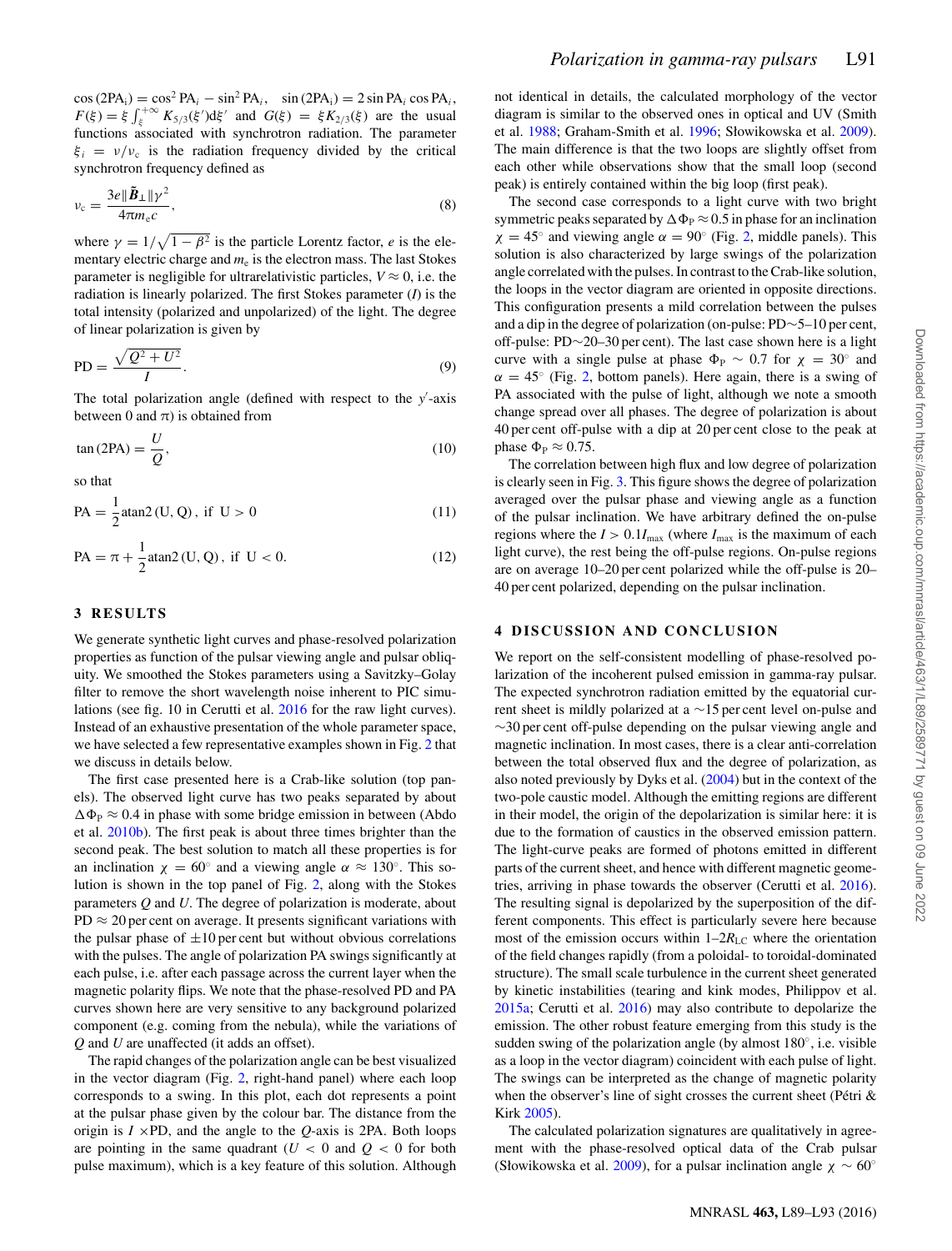

**Figure 2.** Calculated polarization properties for a few representative solutions:  $\chi = 60^\circ$   $\alpha = 130^\circ$  (Crab-like light curve, top panels),  $\chi = 45^\circ$   $\alpha = 90^\circ$ (symmetric double-peaked light curve, middle panels),  $\chi = 30^\circ \alpha = 45^\circ$  (single-peak light curve, bottom panels). Left-hand panels show the Stokes parameters (*I*, *Q*, *U*) normalized to the light-curve maximum *I*max, the degree of polarization (PD in per cent) and the angle of polarization (PA in degrees). Right-hand panels: corresponding vector diagram  $U(Q)$ . The colour indicates the pulsar phase  $\Phi_P$ . The maximum of each pulse of light is shown by a magenta star. Note that the PD and PA curves are sensitive to a background polarized component while the *U*(*Q*) diagram would just be offset from the origin. Note that the Stokes parameters were smoothed with a Savitzky–Golay filter.